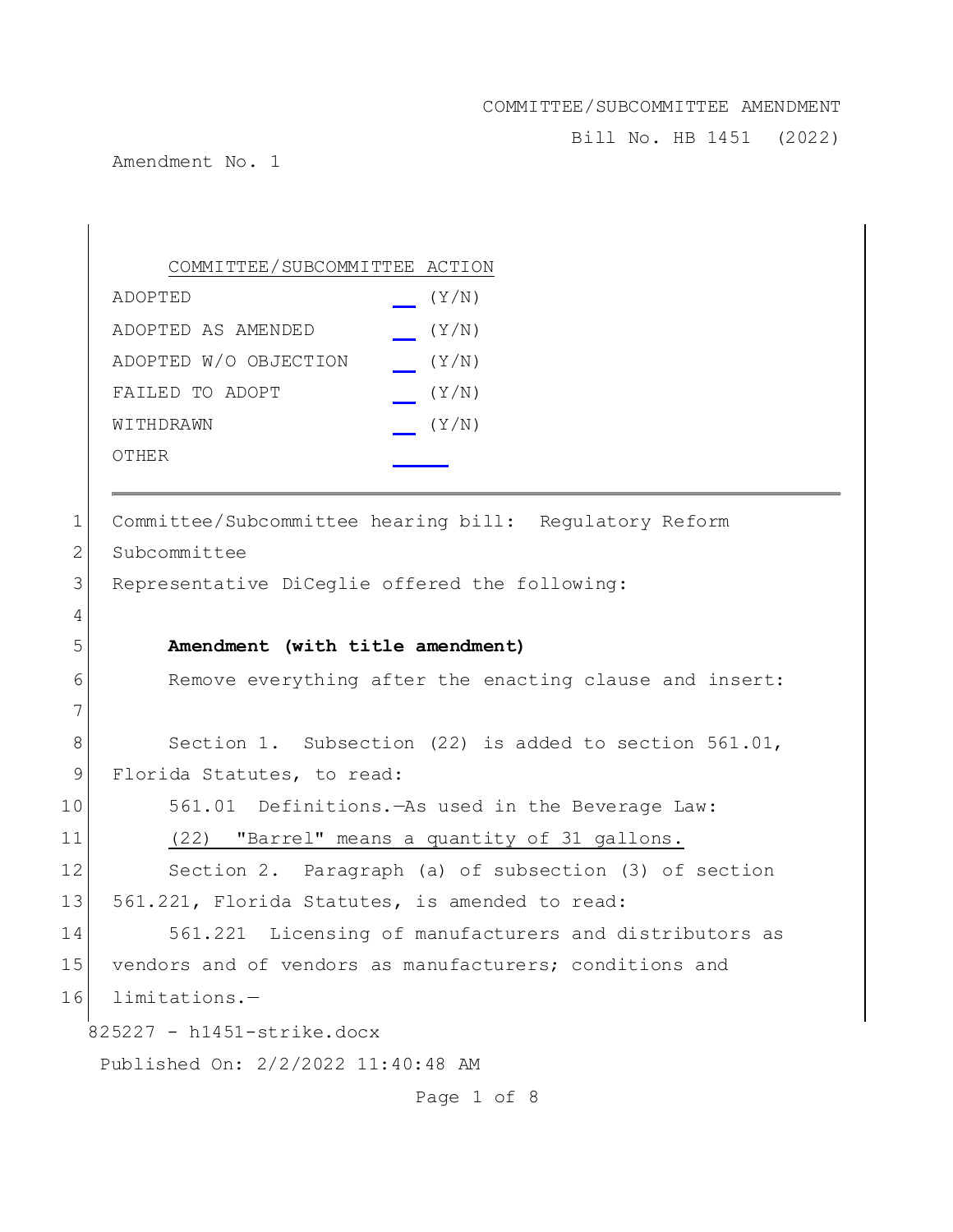Bill No. HB 1451 (2022)

Amendment No. 1

| 17 | (3) (a) Notwithstanding other provisions of the Beverage         |
|----|------------------------------------------------------------------|
| 18 | Law, any vendor licensed in this state may be licensed as a      |
| 19 | manufacturer of malt beverages upon a finding by the division    |
| 20 | that:                                                            |
| 21 | The vendor will be engaged in brewing malt beverages at<br>1.    |
| 22 | a single location and in an amount which will not exceed 5,000   |
| 23 | barrels of beer 10,000 kegs per year. For purposes of this       |
| 24 | subsection, the term "keq" means 15.5 gallons.                   |
| 25 | The malt beverages so brewed will be sold to consumers<br>2.     |
| 26 | for consumption on the vendor's licensed premises or on          |
| 27 | contiquous licensed premises owned by the vendor.                |
| 28 | Section 3. Section 563.042, Florida Statutes, is created         |
| 29 | to read:                                                         |
| 30 | 563.042 Contract and Alternating Proprietorship Brewing.-        |
| 31 | (1) As used in this section the term:                            |
| 32 | "Alternating proprietorship brewing" means an<br>(a)             |
| 33 | agreement between a guest brewer and host brewer wherein the     |
| 34 | guest brewer manufactures malt beverages on the host brewer's    |
| 35 | licensed premises.                                               |
| 36 | "Contract brewer" means a licensed manufacturer of<br>(b)        |
| 37 | malt beverages who brews malt beverages on its licensed premises |
| 38 | for a contracting brewer.                                        |
| 39 | "Contract brewing" means an agreement wherein a<br>(C)           |
| 40 | contracting brewer pays a contract brewer to produce malt        |
| 41 | beverages.                                                       |
|    | 825227 - h1451-strike.docx                                       |
|    | Published On: 2/2/2022 11:40:48 AM                               |

# Page 2 of 8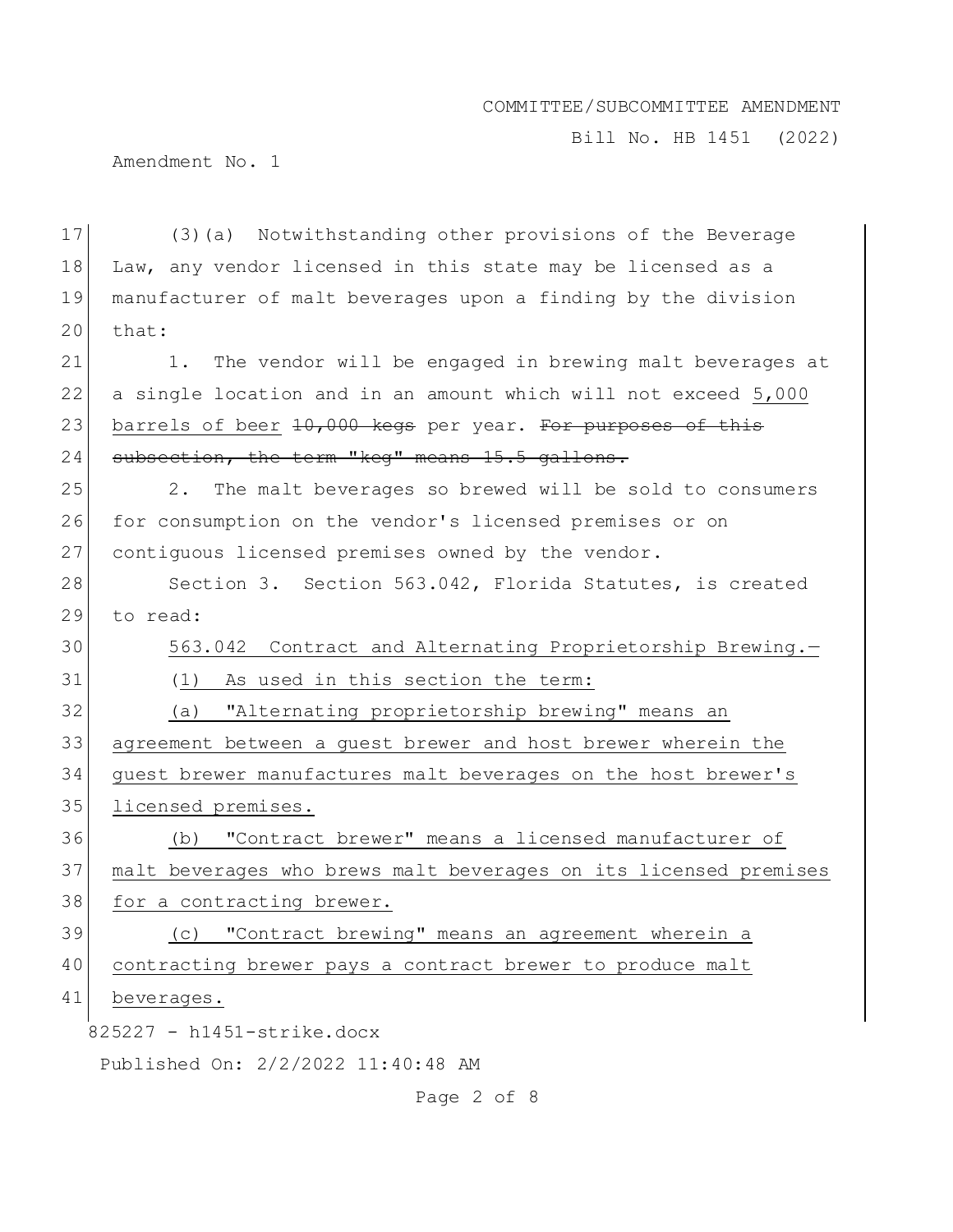Bill No. HB 1451 (2022)

Amendment No. 1

| 42 | (d) "Contracting brewer" means a licensed manufacturer of        |
|----|------------------------------------------------------------------|
| 43 | malt beverages who contracts for the services of a contract      |
| 44 | brewer.                                                          |
| 45 | "Guest brewer" means a licensed manufacturer of malt<br>(e)      |
| 46 | beverages who brews malt beverages at a host brewer's licensed   |
| 47 | premises.                                                        |
| 48 | (f) "Host brewer" means a licensed manufacturer of malt          |
| 49 | beverages who allows a guest brewer to brew malt beverages on    |
| 50 | the manufacturer's licensed premises.                            |
| 51 | (2)<br>The contract brewer:                                      |
| 52 | May enter into multiple contract brewing agreements<br>(a)       |
| 53 | for the purpose of manufacturing malt beverages.                 |
| 54 | (b) Shall comply with all applicable federal and state           |
| 55 | laws, including labeling laws.                                   |
| 56 | Shall pay all federal and state taxes on malt<br>(C)             |
| 57 | beverages manufactured pursuant to this section upon removal of  |
| 58 | the malt beverages from its licensed premises.                   |
| 59 | (d) Retains title to malt beverages produced under a             |
| 60 | contract brewing agreement until such beverages are removed from |
| 61 | its licensed premises.                                           |
| 62 | Shall ensure that the contracting brewer's malt<br>(e)           |
| 63 | beverages remain separate and identifiable from all other malt   |
| 64 | beverages at all times.                                          |
| 65 | Notwithstanding any other provision of the Beverage<br>(f)       |
| 66 | Law, may transfer malt beverages to the contracting brewer in an |
|    | 825227 - h1451-strike.docx                                       |
|    | Published On: 2/2/2022 11:40:48 AM                               |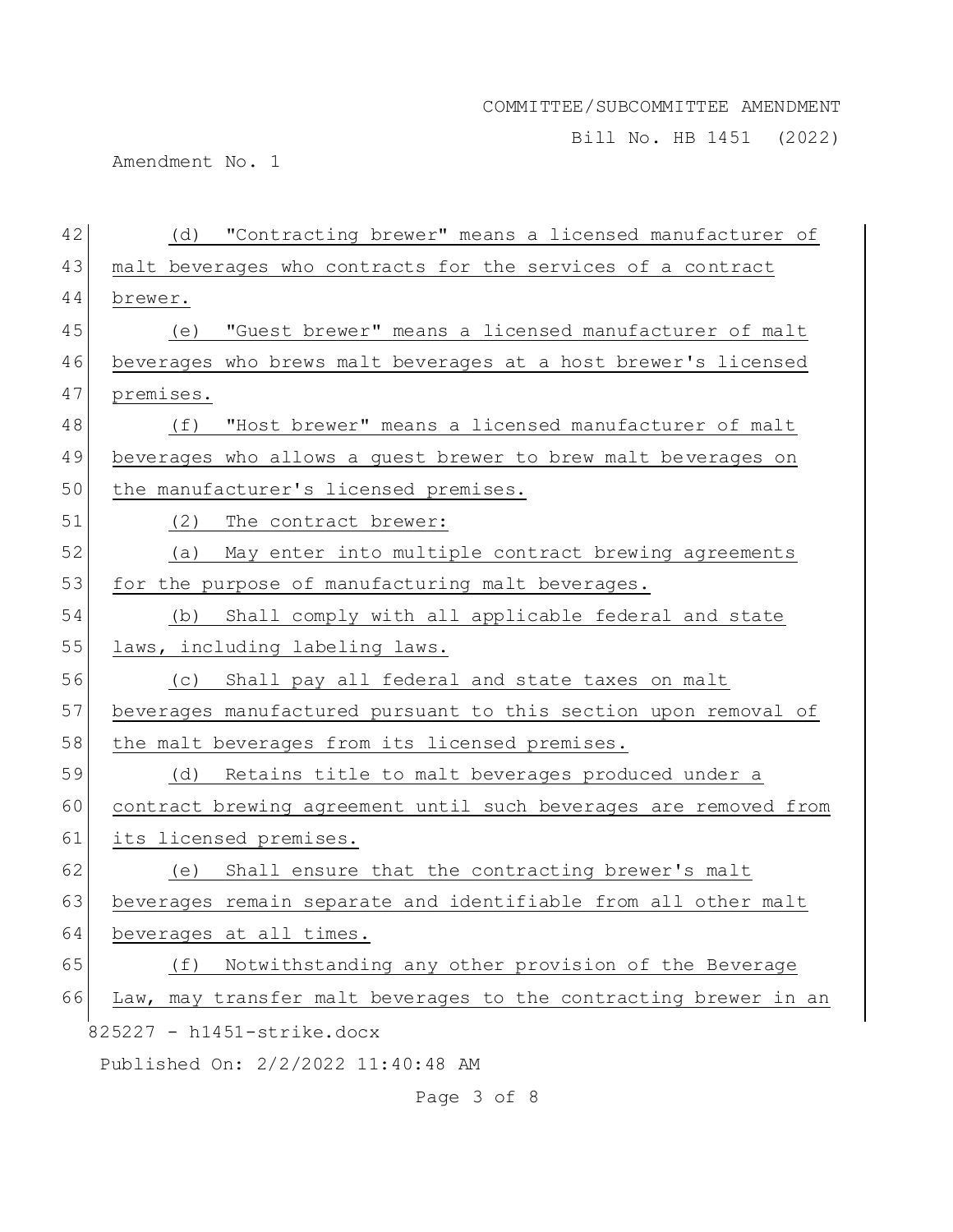Bill No. HB 1451 (2022)

Amendment No. 1

| 67<br>amount up to the yearly production amount of the contracting |
|--------------------------------------------------------------------|
| brewer's facility.                                                 |
| (g) Shall report to the division by the 10th day of each           |
| month the volume of each label of malt beverages manufactured on   |
| its licensed premises under the contract brewing agreement.        |
| (3) The contracting brewer:                                        |
| May only engage in the manufacture of malt beverages<br>(a)        |
| on its duly licensed premises and on the licensed premises of a    |
| contract brewer disclosed under paragraph (4) (a).                 |
| (b) Shall report to the division by the 10th day of each           |
| month the volume of each label of malt beverages manufactured on   |
| the licensed premises of the contract brewer under the contract    |
| brewing agreement.                                                 |
| The contract brewer and contracting brewer:<br>(4)                 |
| (a) Must, before engaging in contract brewing, notify the          |
| division, on forms provided by the division, of their intent to    |
| operate as a contract brewer or contracting brewer and disclose    |
| the location of the licensed premises where brewing will occur.    |
| Shall maintain all records required to be kept by<br>(b)           |
| manufacturers of malt beverages under the Beverage Law.            |
| Notwithstanding any other provision of the Beverage<br>(C)         |
| Law, shall comply with $s. 561.221(2)(c)$ .                        |
| The host brewer shall report to the division by the<br>(5)         |
| 10th day of each month the volume of each label of malt            |
|                                                                    |
| 68<br>77<br>79<br>83                                               |

825227 - h1451-strike.docx

Published On: 2/2/2022 11:40:48 AM

Page 4 of 8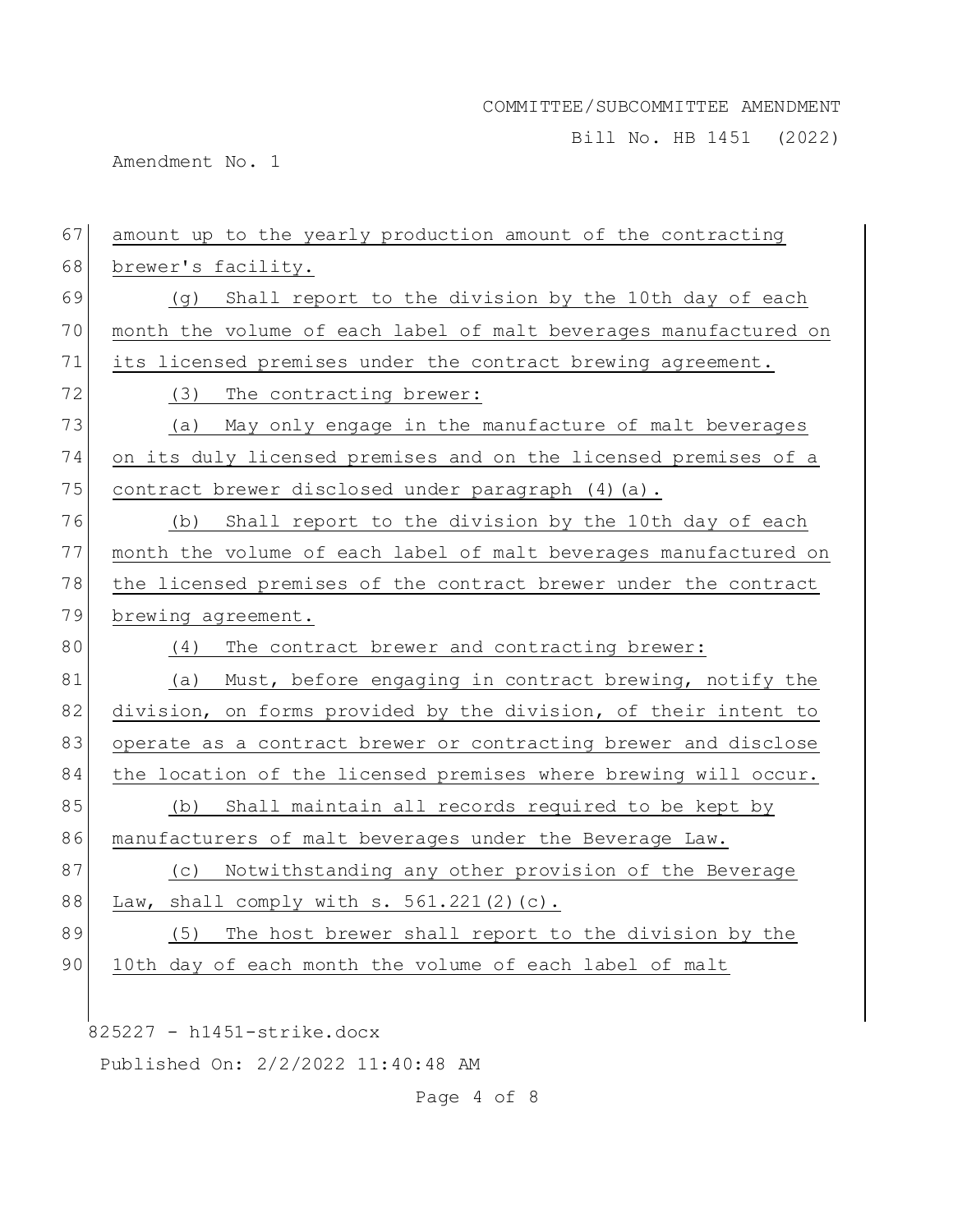Bill No. HB 1451 (2022)

Amendment No. 1

| 91  | beverages manufactured on its licensed premises under the        |
|-----|------------------------------------------------------------------|
| 92  | alternating proprietorship brewing agreement.                    |
| 93  | (6)<br>The guest brewer:                                         |
| 94  | (a) Shall comply with all applicable federal and state           |
| 95  | laws, including labeling laws.                                   |
| 96  | Shall pay all federal and state taxes on malt<br>(b)             |
| 97  | beverages manufactured pursuant to this section upon removal of  |
| 98  | the malt beverages from the host brewer's licensed premises.     |
| 99  | Retains title to malt beverages manufactured under an<br>(C)     |
| 100 | alternating proprietorship brewing agreement.                    |
| 101 | Shall report to the division by the 10th day of each<br>(d)      |
| 102 | month the volume of each label of malt beverages manufactured at |
| 103 | each licensed premises under each alternating proprietorship     |
| 104 | brewing agreement.                                               |
| 105 | Before engaging in alternating proprietorship brewing,<br>(7)    |
| 106 | the host brewer and guest brewer:                                |
| 107 | Must each qualify as a brewer with the Alcohol and<br>(a)        |
| 108 | Tobacco Tax and Trade Bureau under the U.S. Department of the    |
| 109 | Treasury.                                                        |
| 110 | Shall submit to the division, on forms provided by the<br>(b)    |
| 111 | division, information identifying:                               |
| 112 | The host brewer.<br>1.                                           |
| 113 | The guest brewer.<br>2.                                          |
| 114 | The location where the alternating proprietorship<br>3.          |
| 115 | brewing will take place.                                         |
|     | 825227 - h1451-strike.docx                                       |
|     | Published On: 2/2/2022 11:40:48 AM                               |

Page 5 of 8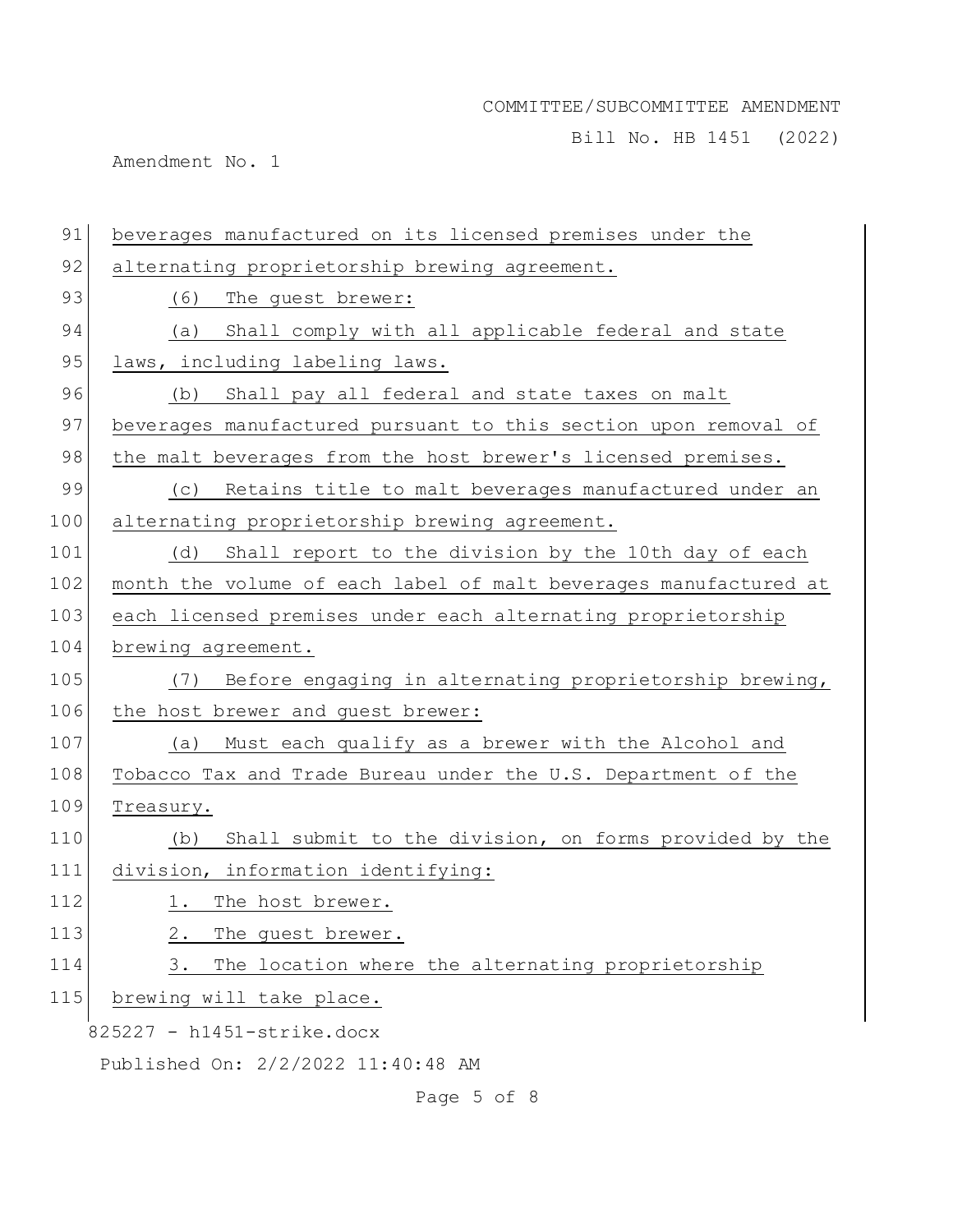Bill No. HB 1451 (2022)

Amendment No. 1

| 116 | The location where any product brewed pursuant to the<br>4.   |
|-----|---------------------------------------------------------------|
| 117 | alternating proprietorship brewing agreement will be stored.  |
| 118 | 5. The amount of malt beverages to be produced under the      |
| 119 | alternating proprietorship brewing agreement.                 |
| 120 | The timeframe in which the guest brewer will be<br>6.         |
| 121 | manufacturing malt beverages on the host brewer's licensed    |
| 122 | premises.                                                     |
| 123 | 7. Proof of occupancy rights to the host brewer's licensed    |
| 124 | premises for the duration of the alternating proprietorship   |
| 125 | brewing agreement.                                            |
| 126 | 8. Any other information reasonably deemed necessary by       |
| 127 | the division to ensure the health, safety, and welfare of the |
| 128 | public or to ensure that all applicable taxes on the malt     |
| 129 | beverages produced pursuant to an alternating proprietorship  |
| 130 | brewing agreement are remitted to the state.                  |
| 131 | Each entity engaged in the activities described in<br>(8)     |
| 132 | this section shall maintain records including:                |
| 133 | Any agreement authorizing the manufacturing and<br>(a)        |
| 134 | transfer of malt beverages.                                   |
| 135 | Records of the total volume, in gallons, manufactured<br>(b)  |
| 136 | as part of the agreement.                                     |
| 137 | (c) Any other records required by the Division to ensure      |
| 138 | compliance with the provisions of the Beverage Law.           |
|     |                                                               |

825227 - h1451-strike.docx

Published On: 2/2/2022 11:40:48 AM

Page 6 of 8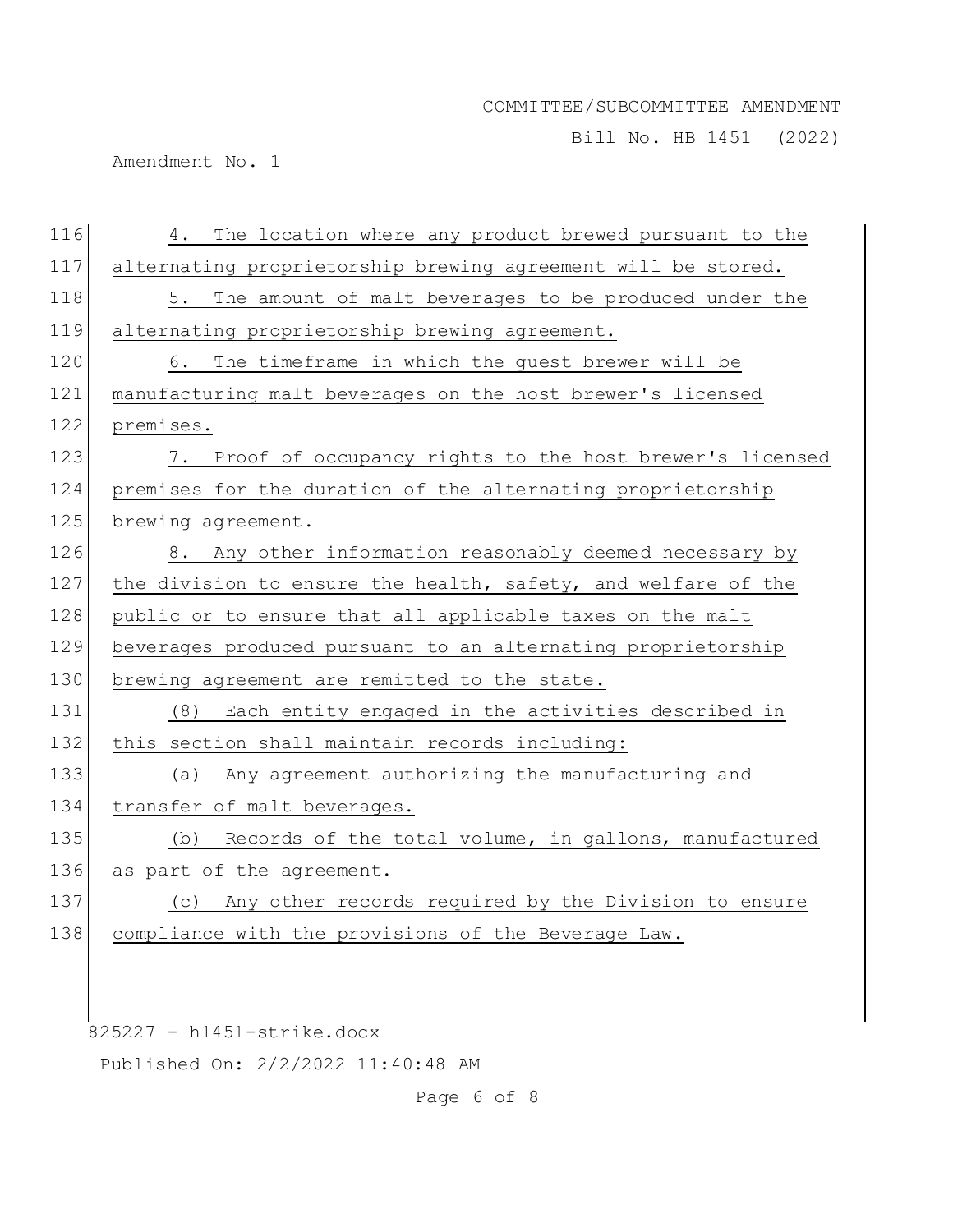Bill No. HB 1451 (2022)

Amendment No. 1

| 139 | Manufacturers or vendors licensed pursuant to the s.<br>(9)      |
|-----|------------------------------------------------------------------|
| 140 | 561.221(3) (a) may not engage in contract brewing or alternating |
| 141 | proprietorship brewing.                                          |
| 142 | Section 4. Subsection (2) of section 563.045, Florida            |
| 143 | Statutes, is amended to read:                                    |
| 144 | 563.045 Brands or labels to be registered; qualification         |
| 145 | to do business; fee; revocation.-                                |
| 146 | (2)<br>The each registrant shall pay an annual registration      |
| 147 | fee for a brand or label sold to a distributor is of \$30 for a  |
| 148 | brand or label. No other annual registration fee for a brand or  |
| 149 | label is authorized under this section. Any registration may be  |
| 150 | suspended or revoked in the same manner as a beverage license    |
| 151 | for any violation of the Beverage Law.                           |
| 152 | Section 5. Subsection (2) of section 563.02, Florida             |
| 153 | Statutes, is amended to read:                                    |
| 154 | 563.02 License fees; vendors; manufacturers and                  |
| 155 | distributors.-                                                   |
| 156 | (2) Each manufacturer engaged in the business of brewing         |
| 157 | only malt beverages shall pay an annual state license tax of     |
| 158 | \$3,000 for each plant or branch he or she may operate. However, |
| 159 | each manufacturer engaged in the business of brewing less than   |
| 160 | 5,000 barrels 10,000 kegs of malt beverages annually for         |
| 161 | consumption on the premises pursuant to s. 561.221(3) shall pay  |
| 162 | an annual state license tax of \$500 for each plant or branch.   |
| 163 | Section 8. This act shall take effect July 1, 2022.              |
|     | 825227 - h1451-strike.docx                                       |
|     | Published On: 2/2/2022 11:40:48 AM                               |

Page 7 of 8